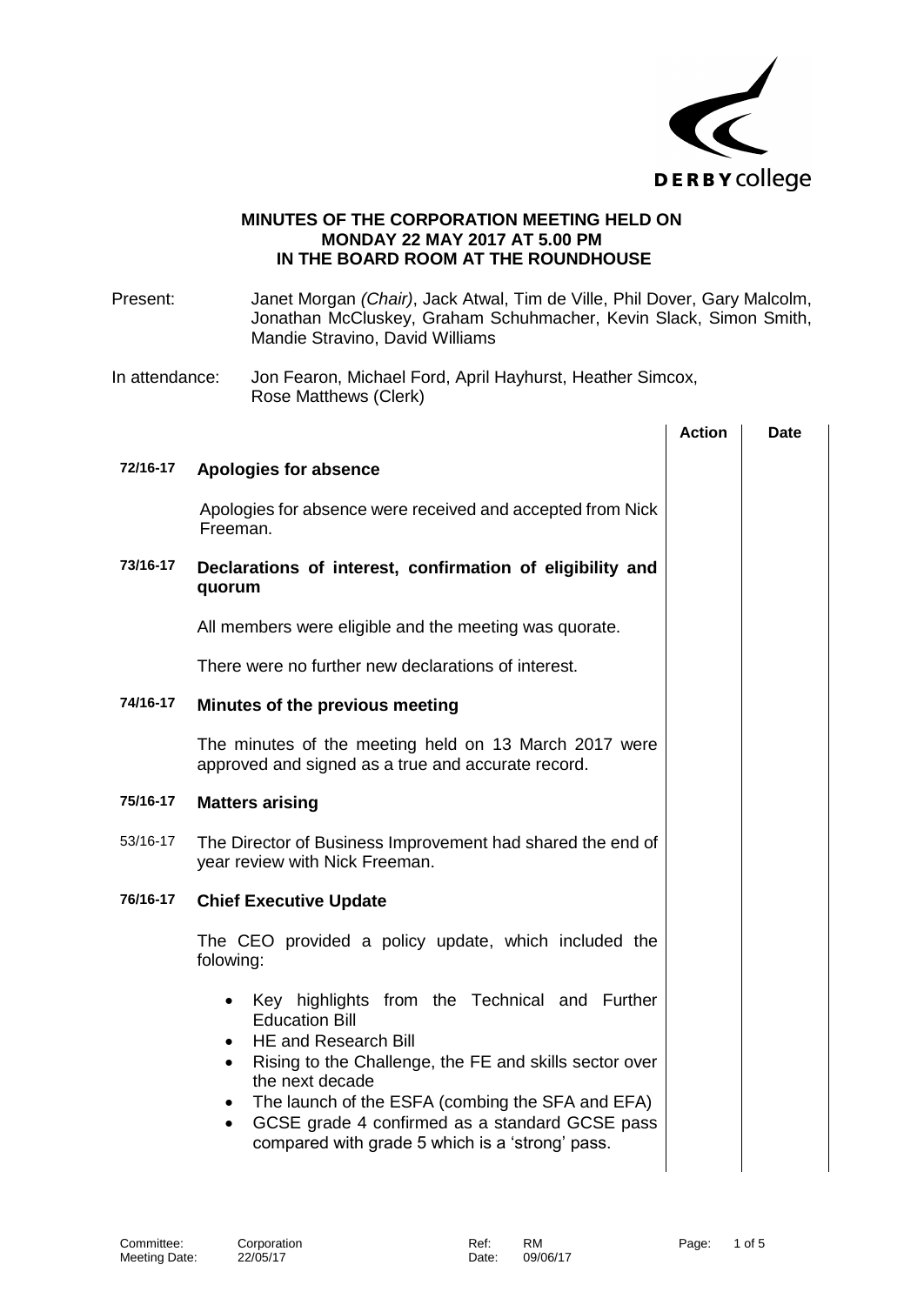|                                                                                                                                                                                                                                                                              | <b>Action</b> | <b>Date</b> |
|------------------------------------------------------------------------------------------------------------------------------------------------------------------------------------------------------------------------------------------------------------------------------|---------------|-------------|
| The Deputy CEO circulated the Strategic Plan summary for<br>2017-2020, which contained the vision, mission and core<br>aims.                                                                                                                                                 |               |             |
| <b>April 2017 Management Accounts</b>                                                                                                                                                                                                                                        |               |             |
| The CFO confirmed the College was on track to achieve the<br>9% EBITDA measure to move to good financial health.                                                                                                                                                             |               |             |
| The cash position was positive, which over this period<br>historically had resulted in the need for overdraft facilities.<br>However, stronger cash flows prevented this during this year's<br>period.                                                                       |               |             |
| Kevin Slack, the Chair of Audit Committee, asked if cashflow<br>would prove more difficult to achieve with the Apprenticeship<br>Levy. The CFO said if the College builds up a cash balance<br>then it is secure.                                                            |               |             |
| The pay award was delayed and £200k has been factored into<br>the budget for that.                                                                                                                                                                                           |               |             |
| Graham Schuhmacher pointed out that under the Levy the<br>payments will be deferred by three months as the apprentices<br>have to be on programme for three months. The CFO said it<br>will have a long term effect, but that cash flow was being rolled<br>further forward. |               |             |
| Budget Assumptions 2017-18, including Initial Funding<br><b>Allocation 2017-18</b>                                                                                                                                                                                           |               |             |
| The CFO confirmed the headline budget targets were to<br>achieve a total income of £51m, compared to (£49m in 2016-<br>17) and a funding body income of £40.9m. Non-pay costs<br>were at £13.9m and staffing costs were £32.8m (67%).                                        |               |             |
| The Chair questioned the 67% staffing costs; some of this<br>related to the growth in the Apprenticeship area. The CFO<br>said some external services were being reviewed, with a view<br>to bringing in-house, with a service based rather than staffing<br>based contract. |               |             |
| The Board approved the headline recommendations.                                                                                                                                                                                                                             |               |             |
| Sub-contracting Partnership Review - mid-year update                                                                                                                                                                                                                         |               |             |
| The Deputy Principal - Employer and Economic Affairs<br>summarised the financial and quality performance of sub-<br>contracting partnerships.                                                                                                                                |               |             |
| It was noted there had been an increase in sub-contracting<br>throughout the year.                                                                                                                                                                                           |               |             |
| Retention figures in the current year were good, with<br>classroom at 95% and apprenticeship at 82%.                                                                                                                                                                         |               |             |
|                                                                                                                                                                                                                                                                              |               |             |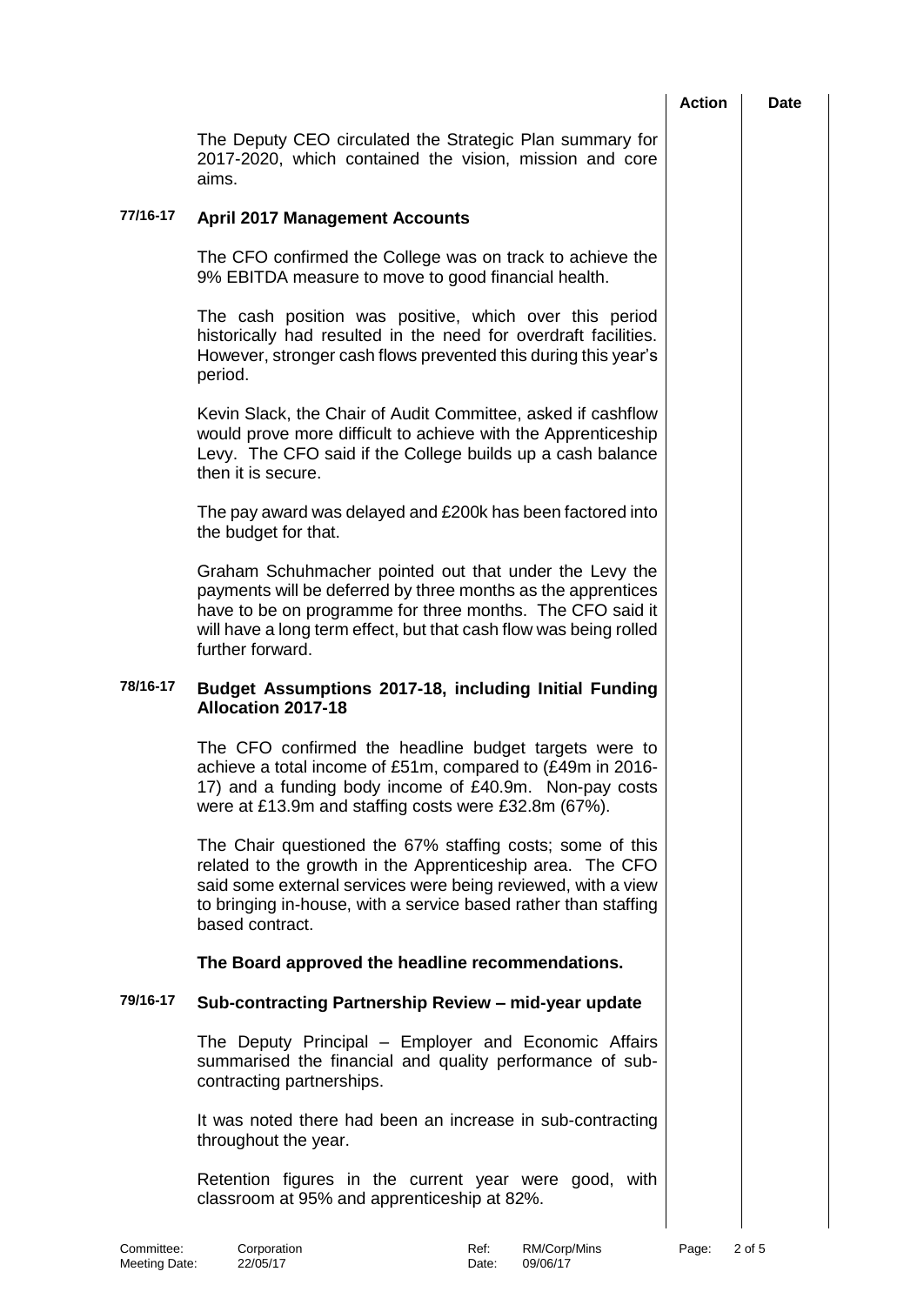|          |                                                                                                                                                                                                                                                                                                                                  | <b>Action</b> | Date |
|----------|----------------------------------------------------------------------------------------------------------------------------------------------------------------------------------------------------------------------------------------------------------------------------------------------------------------------------------|---------------|------|
|          | Teaching and learning observations were good or excellent.                                                                                                                                                                                                                                                                       |               |      |
|          | Student surveys carried out showed that 77% of students<br>completely agreed their learning needs were met on<br>programme.                                                                                                                                                                                                      |               |      |
|          | The Board noted the mid-year position for sub-contracting.                                                                                                                                                                                                                                                                       |               |      |
| 80/16-17 | <b>Tuition Fees Policy 2017-18</b>                                                                                                                                                                                                                                                                                               |               |      |
|          | The Tuition Fees Policy had been updated to reflect changes<br>in policy and funding guidance and to review income<br>generation.                                                                                                                                                                                                |               |      |
|          | The Board was asked to note the changes to the Policy,<br>outlined in the report and note the increase of FE fees would<br>bring an increase in income of approximately £15K.                                                                                                                                                    |               |      |
|          | The Board approved the Tuition Fees Policy 2017-18.                                                                                                                                                                                                                                                                              |               |      |
| 81/16-17 | Report from the Audit Committee held on 21 March 2017                                                                                                                                                                                                                                                                            |               |      |
|          | The Chair of Audit Committee provided a summary of<br>discussions at the meeting held on 21 March 2017.                                                                                                                                                                                                                          |               |      |
|          | The 2016-17 Assurance Plan was presented, with five audits<br>completed at that date. Members received Internal Audit<br>reports relating to HE Growth and the English and Maths<br>Strategy.                                                                                                                                    |               |      |
|          | HE Growth was given an overall amber assessment and<br>provided a positive audit opinion. The Committee gave<br>attention to the three recommendations identified.                                                                                                                                                               |               |      |
|          | The English and Maths Strategy, which included Grade<br>Predictions (Part 1), received a green assessment with no<br>substantial weaknesses, but two recommendations which the<br>Committee took note of.                                                                                                                        |               |      |
|          | The final Representations Letter and MBS accounts were<br>presented to the Committee. The Committee recommended<br>the Representations Letter and MBS accounts for approval.                                                                                                                                                     |               |      |
|          | Corporation approved the Representations Letter and<br><b>MBS</b> accounts.                                                                                                                                                                                                                                                      |               |      |
|          | The Audit Committee received the final Advisory Audit Report<br>providing external assurance of Sub-Contracting Controls,<br>which was a follow-up report from the External Assurance<br>Review carried out in 2015-16.<br>Three of the five<br>recommendations had been fully implemented with follow up<br>actions identified. |               |      |
|          | Upon reviewing the Internal and External Recommendations<br>Monitoring Report, 33 of the 58 recommendations had been<br>actioned, with 24 being undertaken.                                                                                                                                                                      |               |      |

l,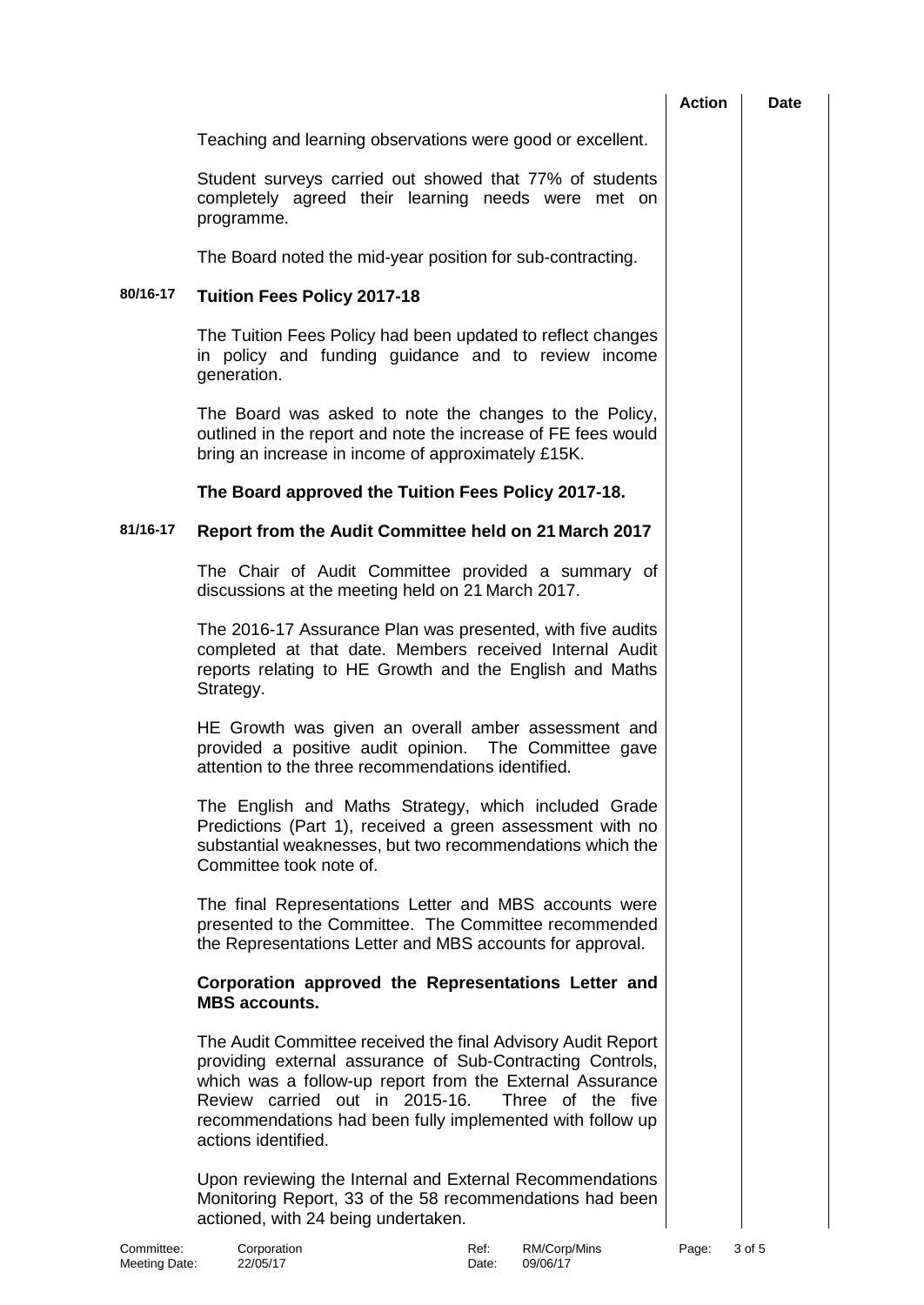|          |                                                                                                                                                                                                                                                                                                  | <b>Action</b> | <b>Date</b> |
|----------|--------------------------------------------------------------------------------------------------------------------------------------------------------------------------------------------------------------------------------------------------------------------------------------------------|---------------|-------------|
|          | The Committee reviewed the Risk Register and were given an<br>update on the high priority risks identified.                                                                                                                                                                                      |               |             |
|          | A cash loss within the College was highlighted with a full HR<br>investigation being carried out.                                                                                                                                                                                                |               |             |
|          | The CFO presented the updated Financial Regulations and<br>the Audit Committee recommended these for adoption by<br>Corporation.                                                                                                                                                                 |               |             |
|          | Corporation approved the updated Financial Regulations.                                                                                                                                                                                                                                          |               |             |
|          | Following the receipt of the Management Letter from the<br>External Auditors, the Audit Committee was able to finalise<br>the draft Audit Committee Annual Report which had been<br>presented to December's Corporation meeting.                                                                 |               |             |
|          | The Committee received a report highlighting the changes<br>made to the Financial Memorandum in 2016-17 and a briefing<br>on the liabilities placed on Members through the Insolvency<br>Regime. It was requested that the Clerk circulate this to all<br><b>Corporation Members.</b>            | <b>Clerk</b>  | 17/07/17    |
|          | A letter from the ESFA had been received reminding Members<br>of their responsibilities.                                                                                                                                                                                                         |               |             |
| 82/16-17 | <b>Key Performance Indicators</b>                                                                                                                                                                                                                                                                |               |             |
|          | The Business Improvement Director presented the KPIs.                                                                                                                                                                                                                                            |               |             |
|          | Overall retention (all ages) was at 95%, which was a 1%<br>increase on the College's target.                                                                                                                                                                                                     |               |             |
|          | Overall attendance (all ages) was at 87% which was -3%<br>below the College's target. Graham Schuhmacher said 90%<br>was not an aspirational target. He pointed out employers<br>would not expect above 87% attendance. It was agreed to<br>review this further at Curriculum and Quality Board. | <b>Clerk</b>  | 12/06/17    |
| 83/16-17 | <b>Strategic Risk Monitoring</b>                                                                                                                                                                                                                                                                 |               |             |
|          | The Director of Business Improvement summarised his report<br>which detailed the high priority risks identified in the Corporate<br>Risk Register and gave a summary of current litigation action<br>being taken against the College.                                                            |               |             |
|          | He highlighted the employer control of apprenticeship funding,<br>which had been previously raised as part of the Funding<br>Allocations report.                                                                                                                                                 |               |             |
|          | A new risk relates to the changes in the Data Protection<br>Legislation which will take effect in May 2018. An audit review<br>has commenced to ensure the College is complaint and a<br>training programme implemented to raise awareness, along                                                |               |             |
|          |                                                                                                                                                                                                                                                                                                  |               |             |